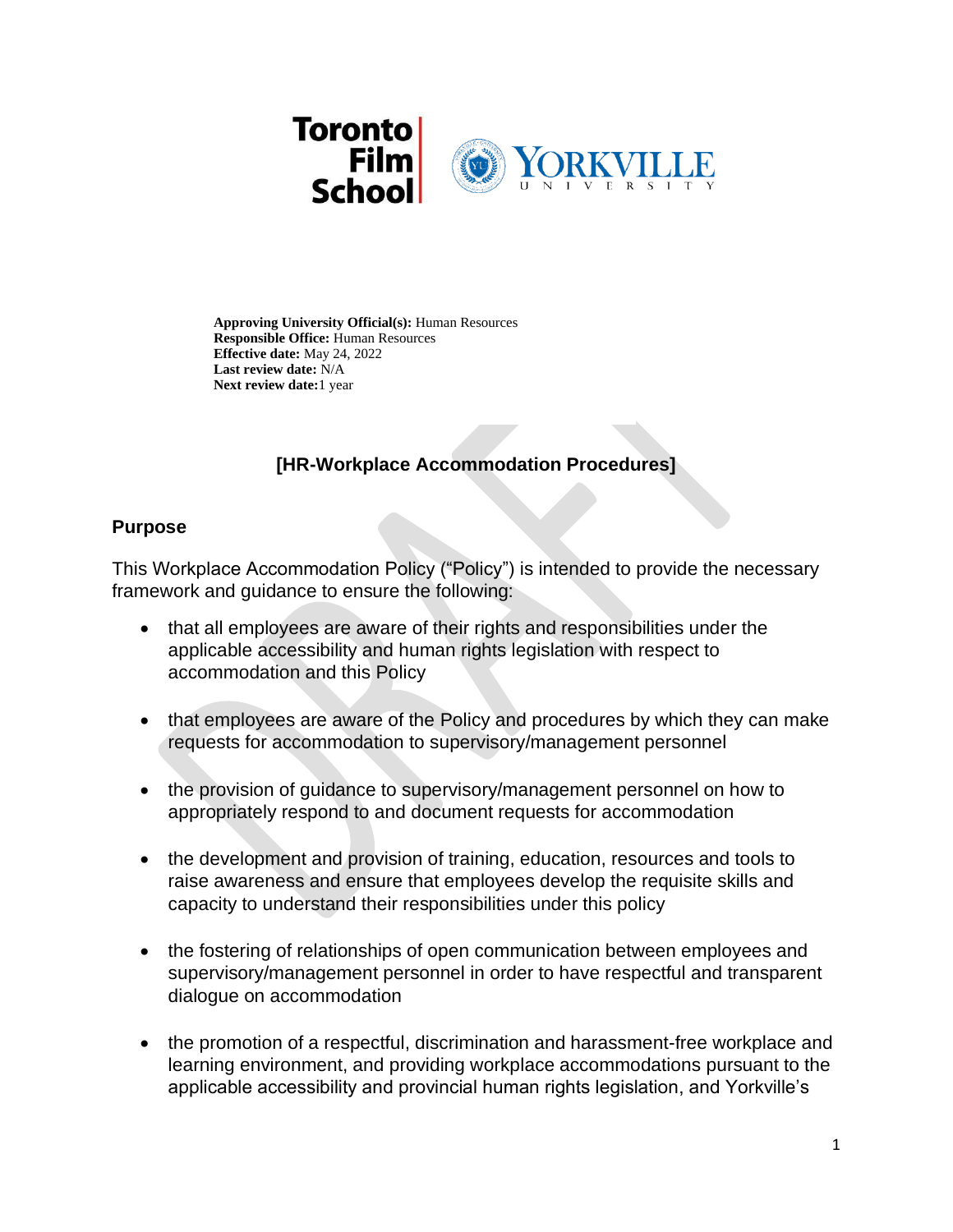policies such as the Discrimination and Harassment Policy and Procedures, the Diversity, Equity and Inclusion Policy and the Gender Inclusion Policy

### **Audience**

This Policy applies to all academic and academic support activities and departments of the University and business and corporate activities of Yorkville University and Toronto Film School which operate under Yorkville Education Company ("Yorkville") as they relate to employees. It applies to all employees. It applies to all Yorkville locations, including both real and online environments.

For any concerns regarding discrimination or harassment, employees should refer to the respective Discrimination and Harassment Policy and Procedures that applies to them.

For further accommodations specifically related to gender identity, gender expression and employees that may be transitioning genders, employees should refer to the Gender Inclusion Policy and Procedures.

# **Procedures**

When an employee has an accommodation need, the following steps should be taken.

### Accommodation Steps:

- 1. Employees are encouraged to make their request in writing by using the Workplace Accommodation Request Form. If the accommodation request relates to a disability, employees should also have the Workplace Accommodation for Employees with Disabilities From filled out by their healthcare professional.
- 2. Once the form(s) is/are completed and any necessary supporting documentation is attached, employees are to send this to their supervisor/manager and a copy to the Human Resources department. Any attached documentation that contains personal/medical information should be sent to the Human Resources department who will then share (as appropriate) only information related to any work-related restrictions or circumstances that require accommodation, and not the details of the employee's medical condition or personal situation. If the accommodation is related to a disability, Yorkville does not require or ask for diagnosis information, and only relevant information about functional limitations/restrictions is required. All parties to the accommodation will exercise good faith in seeking and providing relevant information. Supporting documentation must be verifiable. Examples of verifiable documentation include: a letter from a treating physician identifying functional limitations or a court sanctioned custody agreement setting out child-care responsibilities. Supporting documentation may not be required for those seeking accommodation on the grounds of gender identity and/or gender expression or creed/religion, except where leave may be required for gender transition surgeries/medical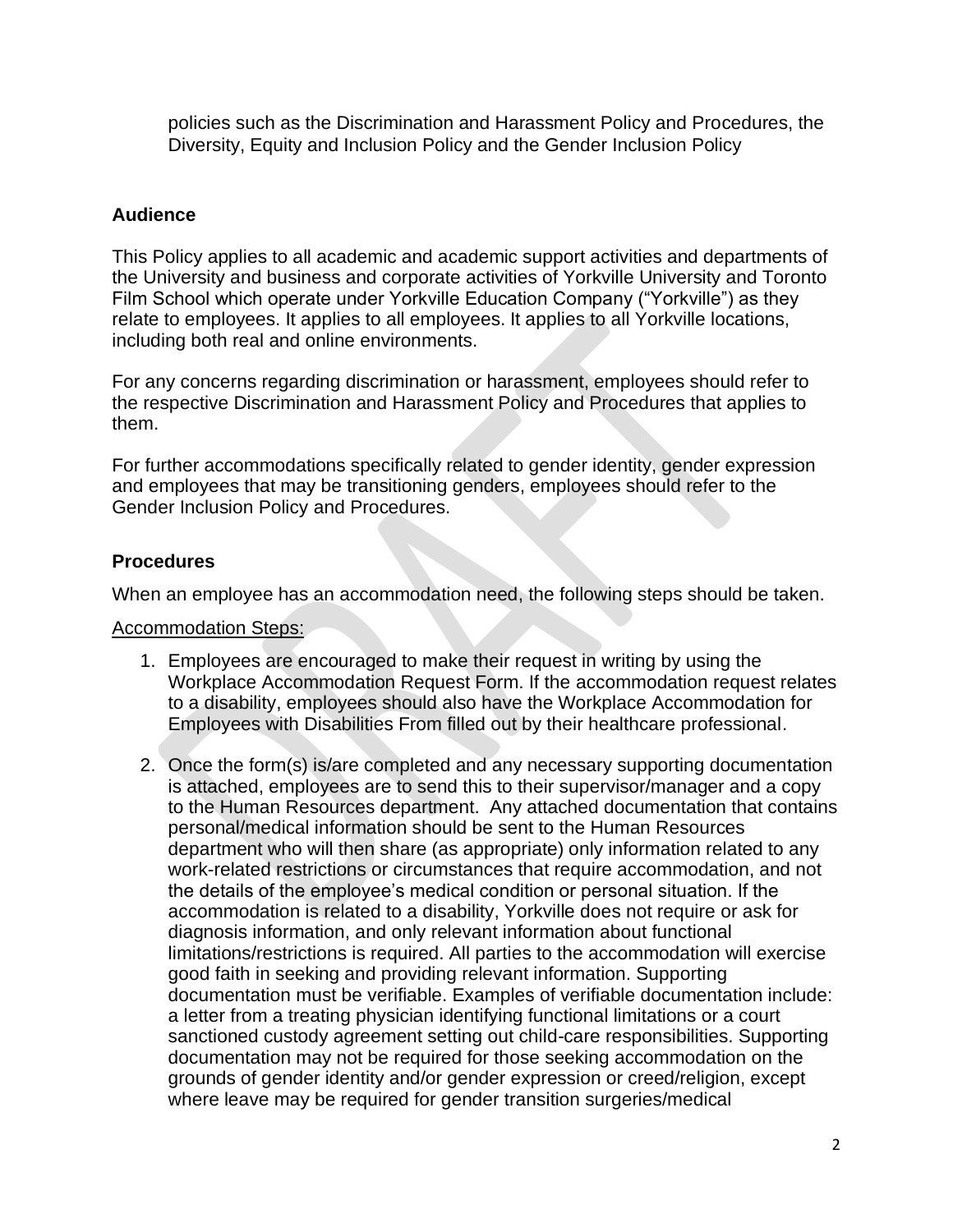appointments. The confidentiality of the employee's personal and/or medical information will be safeguarded by the Human Resources department in accordance with privacy regulations.

For creed/religious accommodation requests, employees are encouraged to consult with Yorkville University's/Toronto Film School's Diversity Calendar found online on MyYU and MyTFS in order to assist with the planning and making of the request.

- 3. Management and/or the Human Resources department may require more information related to the accommodation request, in the following circumstances:
- Where the accommodation request does not clearly indicate a need related to a human rights ground
- Where more information on the employee's limitations or restrictions is needed to determine an appropriate accommodation
- Where there is a demonstrable objective reason to question the legitimacy of the person's request for accommodation

Where expert assistance is needed to identify accommodation needs or potential solutions, the employee is required to cooperate in obtaining that expert advice. Any costs associated with obtaining such expert advice will be borne by Yorkville. Failure to respond to such requests for information may delay the provision of accommodation.

- 4. The employee's supervisor/manager and the Human Resources department (as applicable) will maintain information related to:
- The accommodation request
- Any documentation provided by the employee or by experts
- Notes from any meetings
- Any accommodation alternatives explored
- Any accommodations provided as documented in the IAP

This information will be maintained in a secure location, separate from the employee's personnel file, and will be shared only with persons who are involved in the accommodation and who need the information.

5. The supervisor/manager may ask the employee for clarification, consult internally (e.g. Diversity, Equity and Inclusion Office, Mental Health and Wellness, the Academic Accommodations and Accessibility Office, etc.), and/or externally with community sources for information on different human rights grounds (gender identity/gender expression, faith communities, etc.) or accommodation options.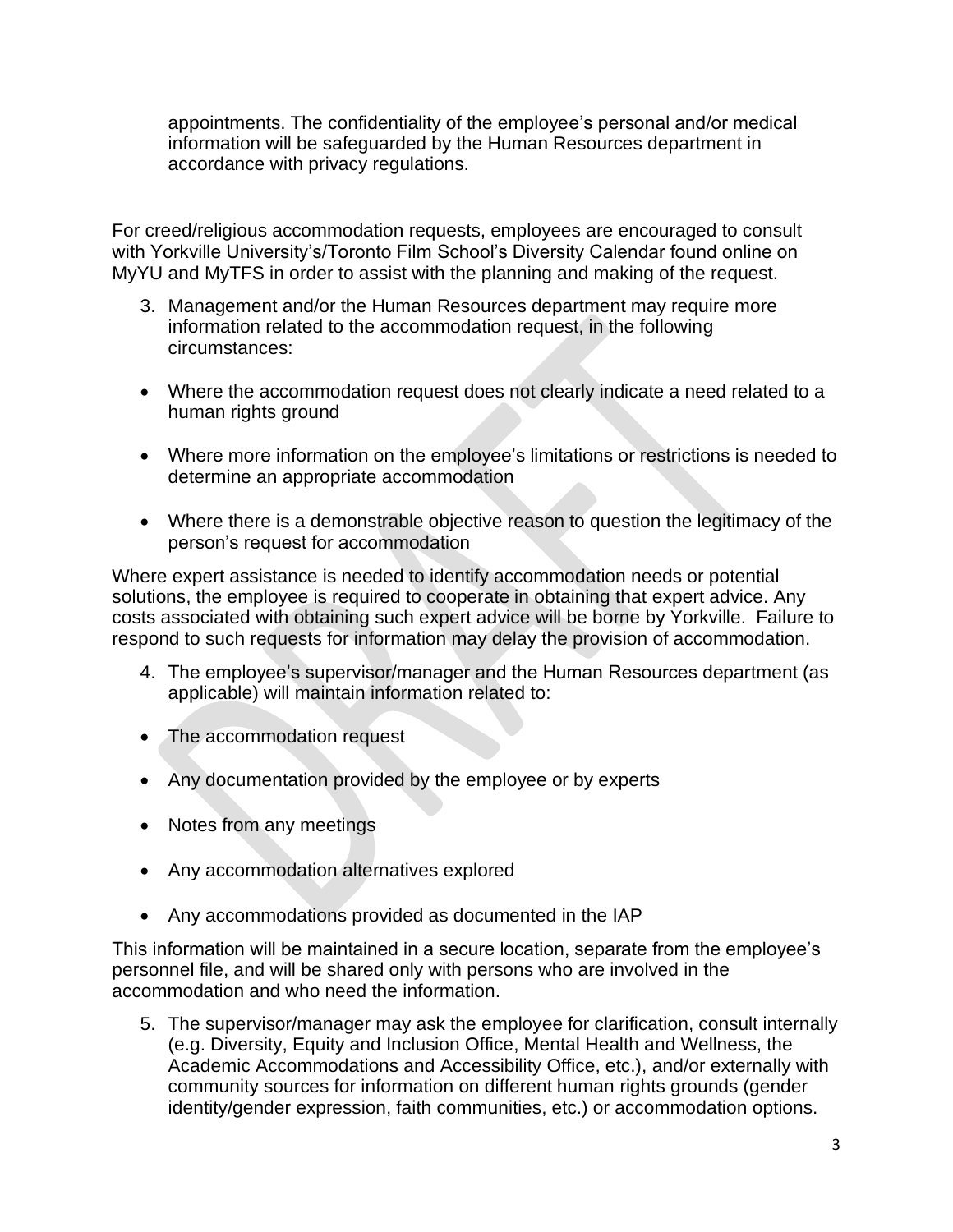Management questions and requests for additional information should be restricted to the individual's functional capacity and limitations, and the impact they have on the employee's ability to perform their job.

In some cases, management may determine that there is insufficient evidence, or that the evidence does not support the need for accommodation. There may be no requirement for accommodation if:

- the request is not linked to a human rights ground
- the employee refuses to provide supporting documentation
- the denial of the request does not impose burdens, obligations or disadvantages on the employee
- the functional limitations do not trigger the need for accommodation when reviewed against the essential duties of the job or service being provided
- evidence is received that contradicts the information provided by the employee (particularly if it is received from a subject-matter expert)

Management must be able to demonstrate that the accommodation process was undertaken in good faith, must have evidence to support denying a request, and must communicate a denial to the employee in writing.

- 6. Once the details around the accommodation and accommodation needs have been clarified and any supporting documentation (if needed) is obtained and any required follow-up related to the documentation has occurred, the supervisor/manager and the employee can discuss accommodation options. The parties may:
- discuss the employment-related tasks/essential requirements that are impacted
- identify possible accommodation solutions and assess the effectiveness each would have
- identify any costs, benefits or detriments flowing from the alternatives
- discuss timeframes for review of an Individual Accommodation Plan and implementation (IAPs must be reviewed at least annually)

Identifying alternative options at this stage will increase the likelihood of successful accommodation. The employee can identify the accommodation measure they prefer but must also be open to exploring other options that effectively accommodate their functional limitations. Management should consider the preferred accommodation measure requested. However, if there is an equally effective accommodation solution, Yorkville may choose to proceed with the one that is the least costly, easiest to provide and/or a better fit with operations where it can demonstrate that it meets the need(s) of the employee.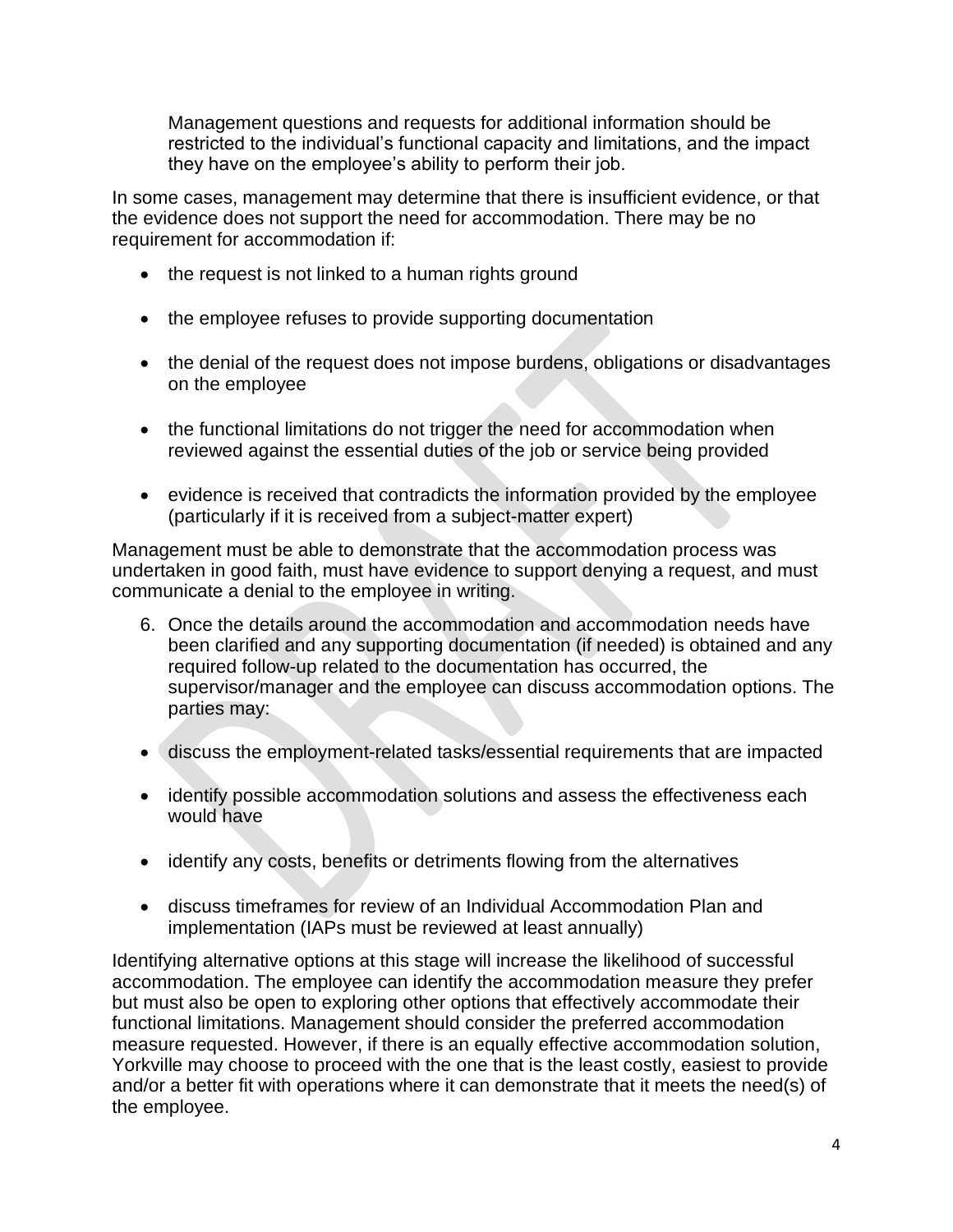7. Once the parties have come to an accommodation arrangement, the details must be documented in an Individual Accommodation Plan. The plan will outline the details of the accommodation (including any interim accommodation as applicable) and will also specify a schedule for follow-up and review of the plan to account for changes in accommodation needs.

#### Workplace Emergency Response Information

Yorkville shall provide individualized workplace emergency response information to employees who have a disability in accordance with the following elements:

- 1. If the disability is such that the individualized information is necessary and Yorkville is aware of the need for accommodation due to the employee's disability;
- 2. If the employee who receives an individual workplace emergency response information requires assistance and with the employee's consent, Yorkville shall provide the workplace emergency information to the person designated by Yorkville to provide assistance to the employee;
- 3. As soon as practicable after becoming aware of the need for accommodation due to the employee's disability;
- 4. Review the individualized workplace emergency response information when the employee moves to a different location in the organization, when overall accommodations needs or plans are reviewed and when Yorkville reviews its general emergency response policies.

#### Workplace Emergency Response Plan

If the employee receiving accommodation for a disability (temporary or permanent), requires assistance with Yorkville's emergency response process, the employee's supervisor/manager will work with the employee to develop a personal response plan. This may include arranging assistance for the individual to reach one of Yorkville's emergency evacuation areas through the help of a volunteer.

The workplace personalized emergency response plan will include: the name of the employee with a disability and the employee's department. Specific information about the workplace, such as the floor, office number, or desk location of the worker will also be included. Detailed employee information will assist the volunteer by providing specific details of the worker.

Emergency contact information:

The employee's personal emergency contact information should be provided in case of an emergency. Emergency contact information should include: name, email, phone number and relationship to the worker

Assistance methods and equipment:

List any assistance employees with disabilities' needs such as: